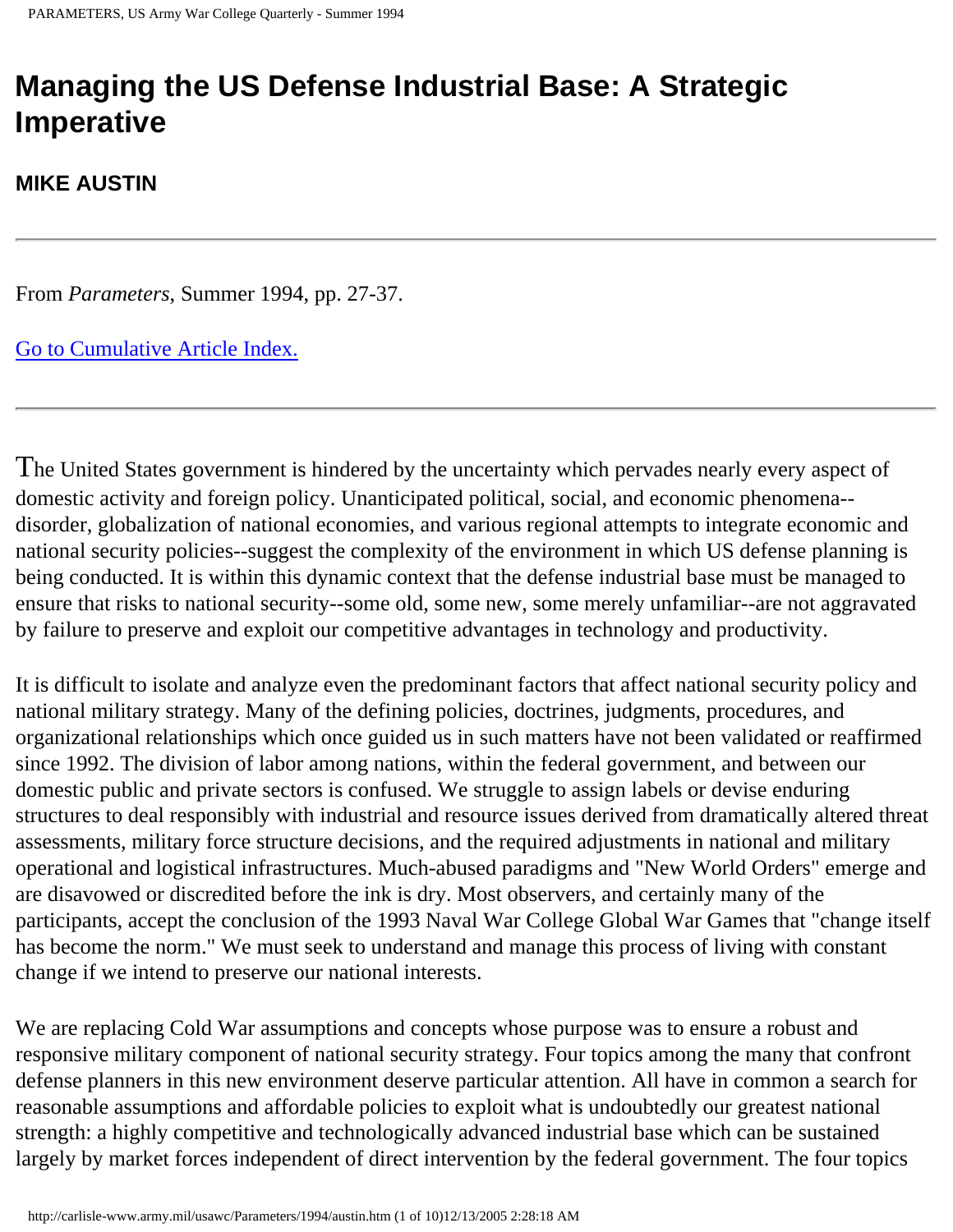are the relationship between mobilization planning and the industrial base; the requirement to develop and assess resource preparedness options; the need to remain aware of how the defense technology industrial base is changing; and the Federal Emergency Management Agency's evolving role in managing US industrial preparedness.

## **Industrial Preparedness and Mobilization**

One cannot consider mobilization without assessing the strategic implications of industrial preparedness. It may be fashionable to disavow the circumstances under which we would mobilize some or all of our production means. Nevertheless, we have to consider such admittedly worst-case circumstances when managing the defense industrial base. Any nation needs a credible mobilization capability to deal with an emergent threat which exceeds the capability of its active military forces and their means of sustainment. Public support for limited US mobilization capability, while reasonably assured, cannot be assumed to include industrial preparedness measures required to mobilize beyond peacetime levels of operation. Herein lies the nemesis of defense planners in and out of uniform and in and out of government: how to retain the organizational structure, human skills, and resource base needed in a crisis to balance requirements, response time, and essential production capacities.

Even those military planners most dependent on the adequacy of industrial preparedness falter when choosing between immediate operational capability and longer-term requirements. All the armed services have been sacrificing investment accounts since 1990 to maintain near-term readiness.[1] In the absence of compelling warning indicators it is easy to rationalize loss of production capability that is perceived to be in excess of immediate needs. Some might conclude that our current emphasis on swift victory seeks to make a virtue of necessity, substituting speed for the reduced ability to sustain the force.

Industrial preparedness requirements--plans for production surges, equipment modifications, and new systems--have not changed substantially since the end of the Cold War. It is still true that peacetime planning and funding will not sustain a significant military engagement or compensate for supply shortfalls during mobilization. If anything, the Bottom-Up Review (BUR) has widened the normal gap between peacetime and crisis readiness requirements. Industry must nevertheless be able to produce and sustain weapon systems that incorporate our technological advantages. Those systems use sophistication, rather than volume, to prepare the battlefield. They minimize infrastructure support requirements and they enable short-term power projection as a policy option. Industrial preparedness response in a crisis will have to be carefully tailored, becoming "smaller," quicker, and more sophisticated, if we are to remain dominant into the 21st century.

The planning, response, and recovery imperatives of this new era require a national industrial preparedness program that has the clear endorsement and full support of the President. We need to support an industrial preparedness planning system which would implement the National Security Strategy and be systematically updated, tested, and evaluated. Most important, an executive-level federal agency must be able to translate White House support, required to meet statutory and presidentially delegated responsibility, into effective programs that develop, maintain, and fund the activities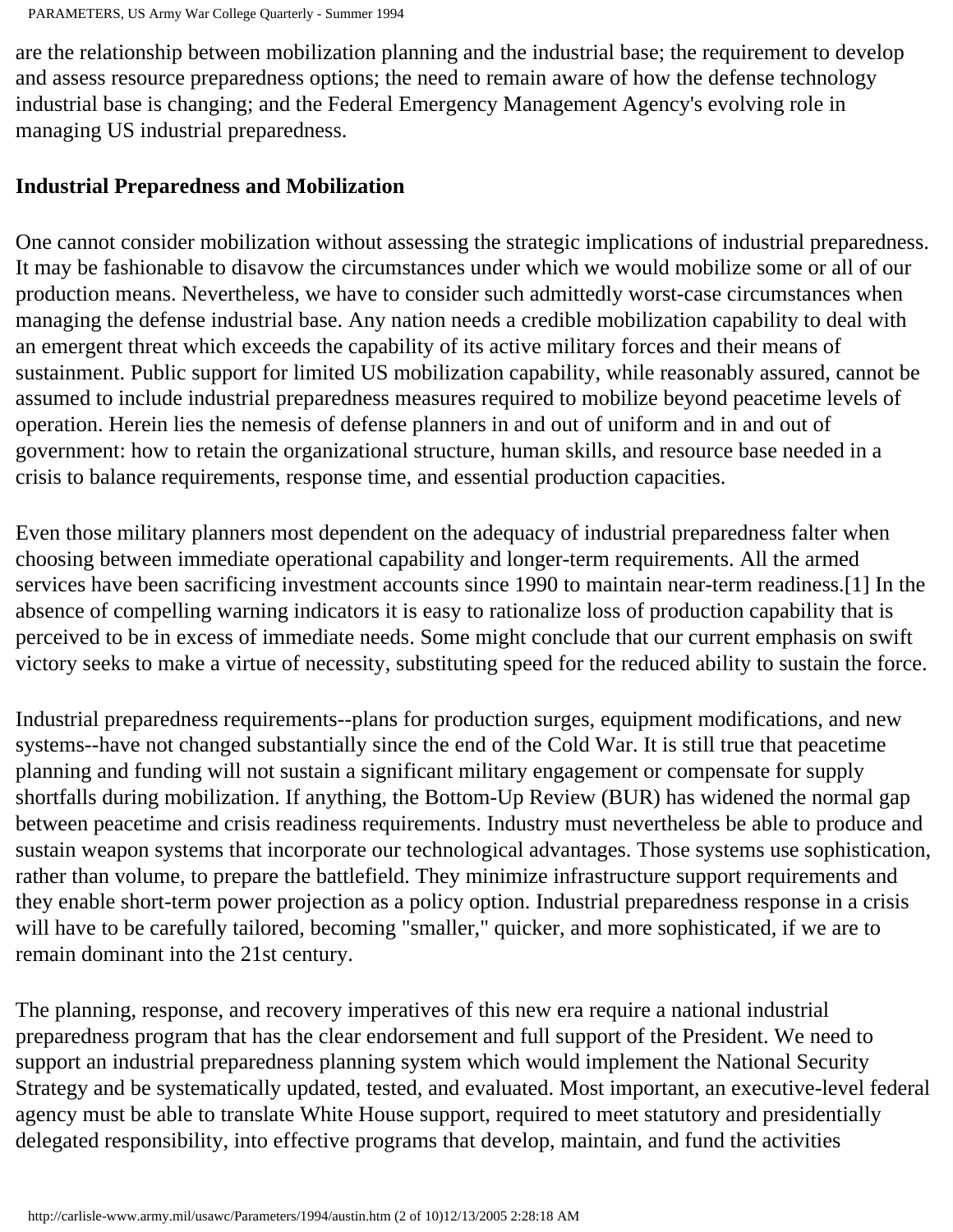associated with national industrial preparedness planning. Periodic examination and presentation of industrial preparedness deficiencies would be integral to the agency's mission. That task presently belongs to the Federal Emergency Management Agency (FEMA).

## **Resource Preparedness Options**

Federal agencies and industry, many of the latter having surged production during the Gulf War, have analyzed the lessons from that war to validate current industrial requirements, identify production problems, and define potential new requirements and associated preparedness problems. In support of this work, the Institute for Defense Analyses (IDA) has used the Critical and Strategic Materials Stockpile planning process to design and assess a number of future national security resource preparedness options. Follow-on work, which builds on macro and micro economic analysis procedures used by the Defense Department and civil agencies, demonstrates the need for a systematic industrial assessment methodology, one which incorporates key planning assumptions including the important dimension of time.[2]

The end of the Cold War and the outcome of the BUR have not done away with the requirement to examine the changing nature of potential threats and US capacity to respond to them. The required assessments can be illustrated with two cases that are similar to the two major regional conflicts (MRCs) portrayed in the BUR. The results demonstrate how, given minimal planning assumptions (such as approximations of defense guidance and the Joint Military Net Assessment scenarios), we can anticipate industrial base problems and related constraints that would impede, if not prevent, execution of national security strategy in response to BUR-like scenarios.

The methodology uses existing federal agency models to represent relationships--within specific critical industrial sectors--of prime contractors and their essential sub-tier producers and vendors.[3] The methodology assumes that the time required to identify and evaluate potential industrial bottlenecks and related shortfalls in peacetime is as valuable to policy formulation as the time it will take to produce new end items and components in a crisis. In anticipation of their use in contingencies, the models can and should be run regularly to support research projects and exercises. The models can also be used routinely to explore peacetime resource options, measuring and assessing investment risks.

Within the limits of the assumptions that underlie the models, the illustrative cases identify the 15 US industrial sectors that could not recover from two MRCs without government intervention. The models can estimate the nature of manufacturing shortfalls and the time required to recover from first one and then a second MRC. The models also take into consideration graduated mobilization response options to suggest how each of the 15 problematic industrial sectors might be managed to prevent shortfalls. This capability suggests how we might operate successfully within the fragile confines of the "two MRC" scenario. When coupled with a mobilization planning system, this assessment capability would suggest ways to prioritize policy options. It could also indicate when we ought to temporize during a developing crisis via diplomatic or economic responses.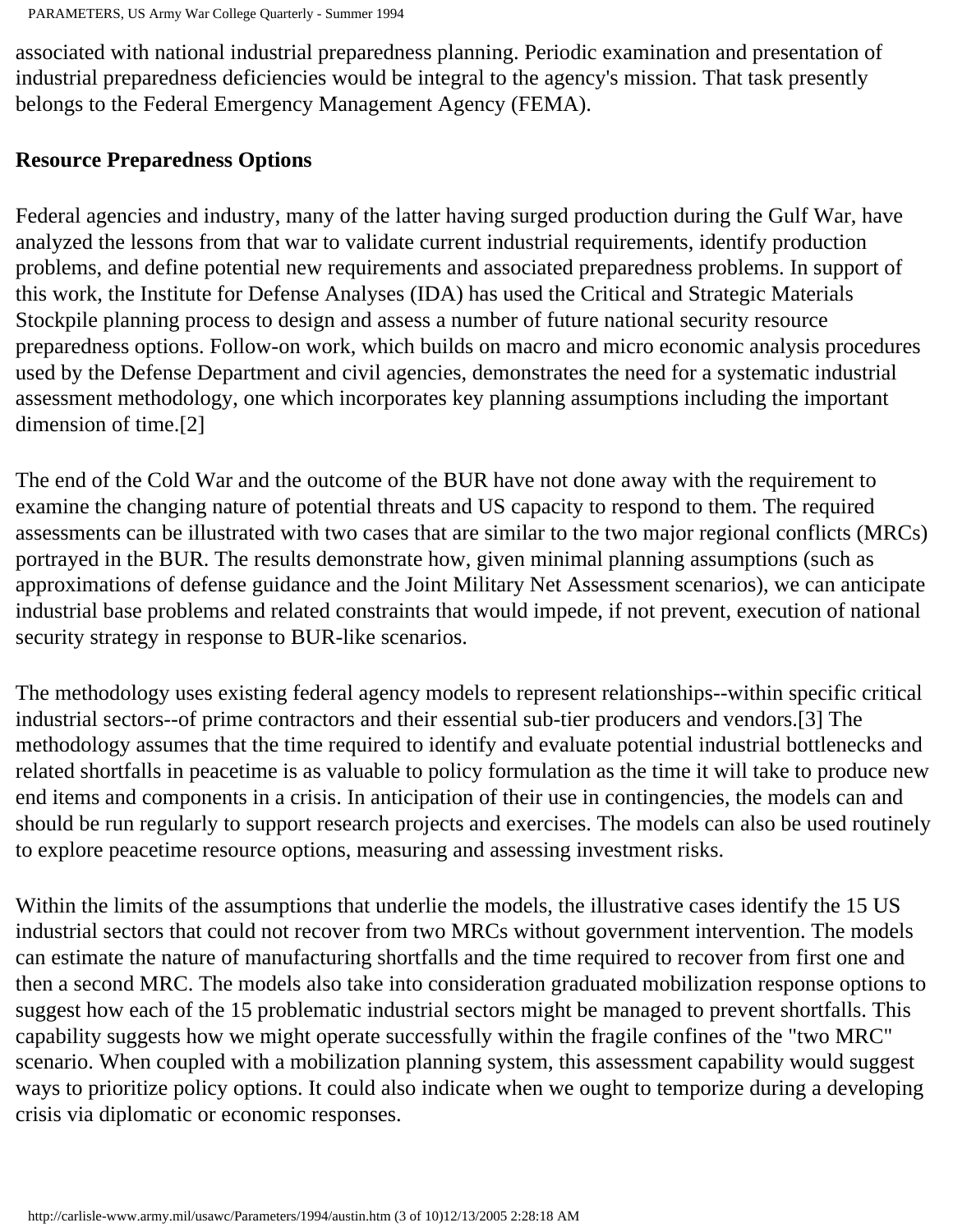```
PARAMETERS, US Army War College Quarterly - Summer 1994
```
The research goes beyond examining emergency preparedness options. It could be used to guide the process of apportioning depot maintenance work between public and private sources; to establish capability thresholds for the 1995 Base Closure and Realignment process, and to suggest appropriate divisions of labor with allies and potential coalition partners in any contingency.

The models provide only general indicators of industrial sector difficulties. Nevertheless, they can show us where to look for specific industrial base problems that, if left undiscovered until a crisis, could degrade readiness or constrain military response options. Such information, used with tailored intelligence assessments of the capabilities and limitations of an adversary, could focus on the flexible and sustainable industrial preparedness needed to manage a crisis or to prevail on the battlefield. The models could become essential management tools in political and military command centers, and increasingly in corporate board rooms where key industrial response decisions will be made in future crises.[4]

## **Evolution Within the Defense Technology Industrial Base**

The defense technology industrial base (DTIB) is adjusting, or being adjusted, to compensate for changing defense requirements and significantly altered civilian and government business opportunities. Defense budgets have fallen nearly 40 percent since 1985.[5] This decline has curtailed independent research and development activities as industry adjusted to shorter production runs and short term contracts. It has led to consolidations as prime contractors focus on core competencies, and to erosion of the critical sub-tier of industrial contractors and vendors.

Two groups, with motives not necessarily in harmony, are fully engaged in adjusting the DTIB. Members of Congress and the Administration are attempting to change the business environment, including the culture within which the defense industry must operate, while protecting their constituents. Conversely, individual corporations and defense suppliers, driven by the changed defense market, are facing the dilemma of refocusing on core competencies that may have little, if any, relevance to known or anticipated defense needs.

Diversification has been proposed as a panacea for industries seeking alternatives to defense contracts. While it has become apparent that diversification is generally not a useful option for major defense producers, the experience of the past four years has produced some alternative strategies. These include continued low-level production to preserve a "warm" production base; constructive international interdependence; expanded dual-use and commercial practices and capacity; and "prototyping" to develop advanced weapon systems, keep the technologies current, and defer full production. While each alternative offers some promise, none of them meets all requirements. Preservation of a warm base, while easily the preferred solution, loses its appeal when overhead costs and prohibitively high unit costs must be justified to constituents and shareholders.

Retention of excess capacity, even for national defense purposes, will be a hard sell as the defense industry moves toward marketplace business practices. The *Seawolf* submarine program and subsidies to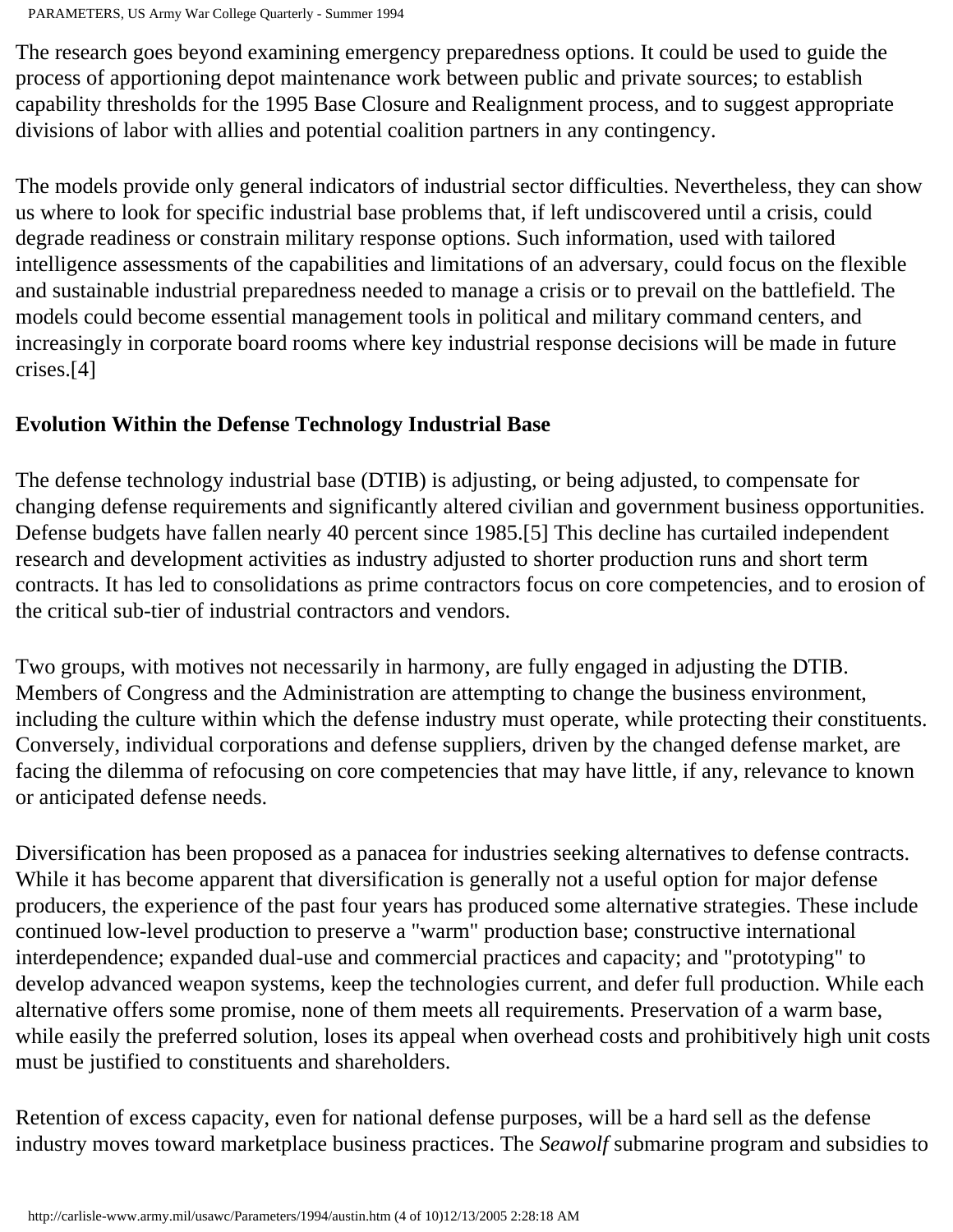shipyards capable of producing aircraft carriers will remain rare exceptions. Consequently, without excess capacity we may not be able to surge in order to sustain two MRCs, let alone recover quickly from their combined effects on stocks of munitions, end items, major subassemblies, and repair parts. Plans based on unexamined assumptions--about the duration of an operation or the sustainability of committed forces--can be confounded by opponents willing to accept protracted engagements to ensure that the United States achieves neither its military nor its diplomatic objectives.

International cooperation under the best of circumstances, such as the carefully nurtured standardized and largely interoperable NATO environment, presents many difficulties. Even at the peak of the Cold War, NATO agreements were profoundly influenced by differing national approaches to defense procurement. Traditions of government intervention or direct support to industry, and national political, social, and economic demands, frequently proved more compelling than national security. Not unlike members of Congress, Western European parliamentarians see most industrial preparedness initiatives and co-production schemes through a different prism than civil and military resource planners. Tangible short-term gains must be readily apparent, while long-term advantages have to be highly leveraged to build and nurture fragile international commitments to defense production.

Dual-use and commercial applications, even with relaxed specification and procurement guidelines, are quickly depleted as one moves up the subcontractor hierarchy to the few prime contractors that serve as system integrators. Military-unique and technology-specific capabilities will continue to be found exclusively within the very small family of prime contractors. The unprecedented commitment of DOD and the Congress to remove acquisition constraints which have prevented some defense contractors from exploiting defense-funded programs in civilian applications is encouraging, as long as expectations remain realistic. Flexible manufacturing and other innovative measures to shorten production cycle time and improve responsiveness could significantly enhance the value of this alternative.

Finally, prototyping, like the others, offers some relief by creating options which preserve unique manpower skills, retain a warm base, and foster continuing product enhancement and technology integration. However, costs associated with prototyping limit applications of this alternative.

The challenge for government and industry alike is to guide the evolution of the defense technology industrial base to exploit the advantages of each of the four alternatives described here. None of the four is entirely satisfactory. Overhead costs, vulnerability to alliances and coalitions when involved with offshore production and procurement, unrealistic assumptions about diversification and dual use concepts--all challenge industry and government to find ways to reduce the burden of defense spending. Nor should we forget that companies are in business to make money; they will not be able to bear a disproportionate share of the costs of any of the alternatives. Perhaps maintaining the essential features of the defense technology industrial base is part of the insurance policy that Americans expect their government to establish for them.

# **The Role of the Federal Emergency Management Agency**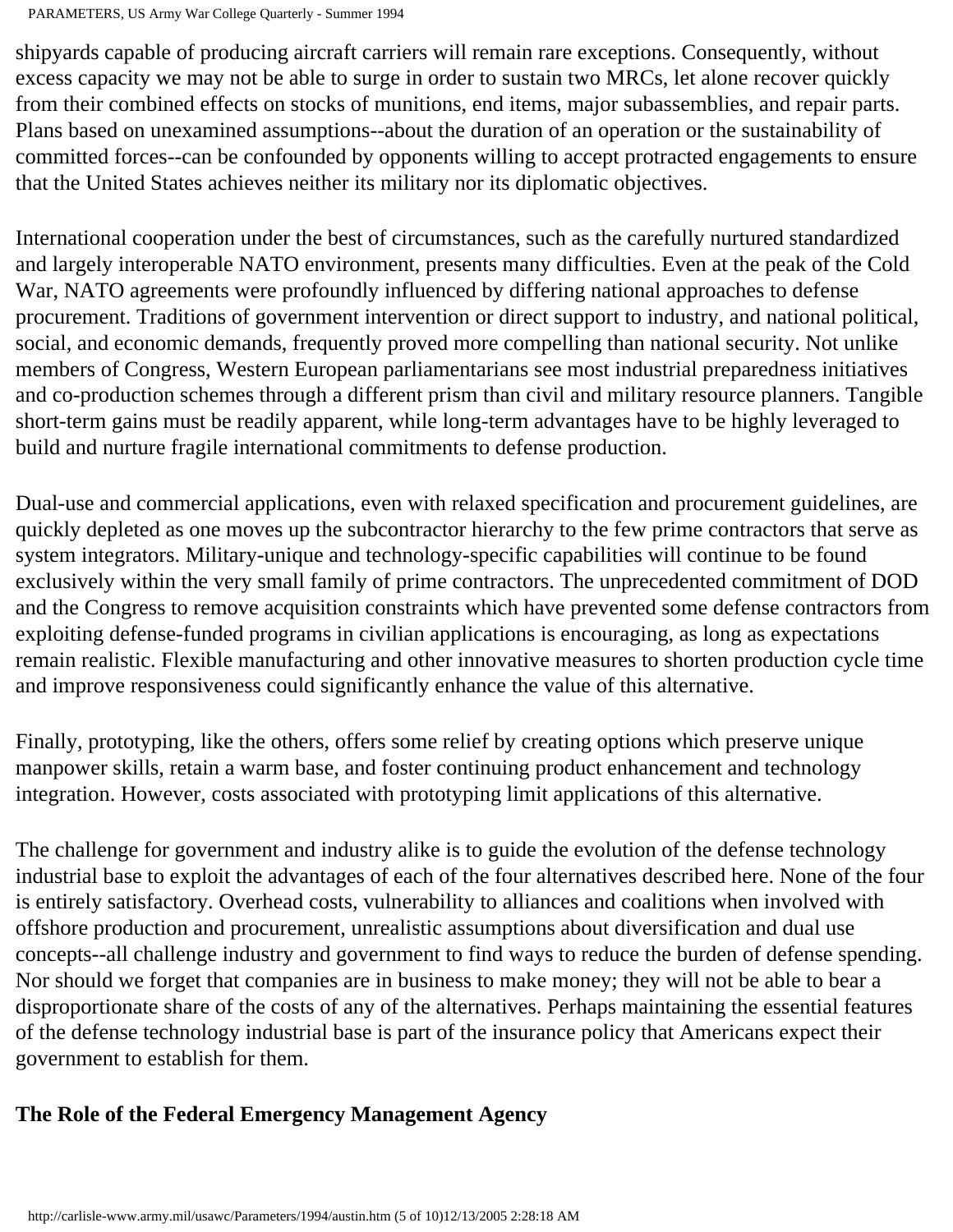PARAMETERS, US Army War College Quarterly - Summer 1994

The Federal Emergency Management Agency (FEMA) is completing its reorganization from a traditional, hierarchical vertical structure to a more horizontally oriented, functionally aligned organization emphasizing teaming and program delivery.[6] It remains to be seen how the agency plans to meet its national security emergency preparedness obligations while creating a government mechanism that works better and costs less than its predecessor.

A number of changed circumstances will define the choices available to logisticians, industrialists, and national decisionmakers in responding to crises. Peacekeeping, whether under the UN or with coalition partners, response to domestic or international disasters, crisis management, and other demands on national resources can no longer be considered lesser included requirements of planning for a global Cold War. Focused planning is now required for each of the potential types of operational requirements that the nation faces.

As we depend increasingly on dual-use and commercial elements of the industrial base to meet national security requirements, our view of preferred ways and means to intervene in a crisis may also change. In many instances it will be civil--rather than defense--industrial resources and capabilities that will determine the strategy employed, allowable recovery time, and affordability, political as well as economic.

New emergency management roles and the optimal organization to fulfill them can go well beyond current experiments with functional structures and matrix management to fulfill agency responsibilities. The "agile manufacturing" concepts now evolving in industry offer an inherently more fluid and flexible approach to crisis response and management. The Iacocca Institute at Lehigh University has worked closely for the past three years with American business leaders, many of whom have played essential roles in defense preparedness, to develop a vision of an "agile enterprise." Such an enterprise will compete aggressively on the strength of its employee skill base, a horizontal and flexible management structure that empowers individuals and teams, and flexible content, process, and communications technology that gets the right information to the right person at the right time.[7]

One source defined the concept of agility as follows:

Agile manufacturers of the future will be characterized by cooperativeness; rapid production of high-quality, customized goods; decentralized decision-making power, and an information infrastructure that links customers, manufacturing, engineering, marketing, purchasing, financing, sales, inventory, and research. Speed in responding to market will be the principal virtue of agile companies, which will produce-to-order rather than stockand-sell.[8]

To get to the envisioned three-day cycle for automobile manufacturing (from customer order to ready for shipment), agile manufacturing must begin with government acquiescence to its first characteristic: cooperativeness. The "agile" approach is intended to carry over into other product lines and industrial sectors, including those essential to national security.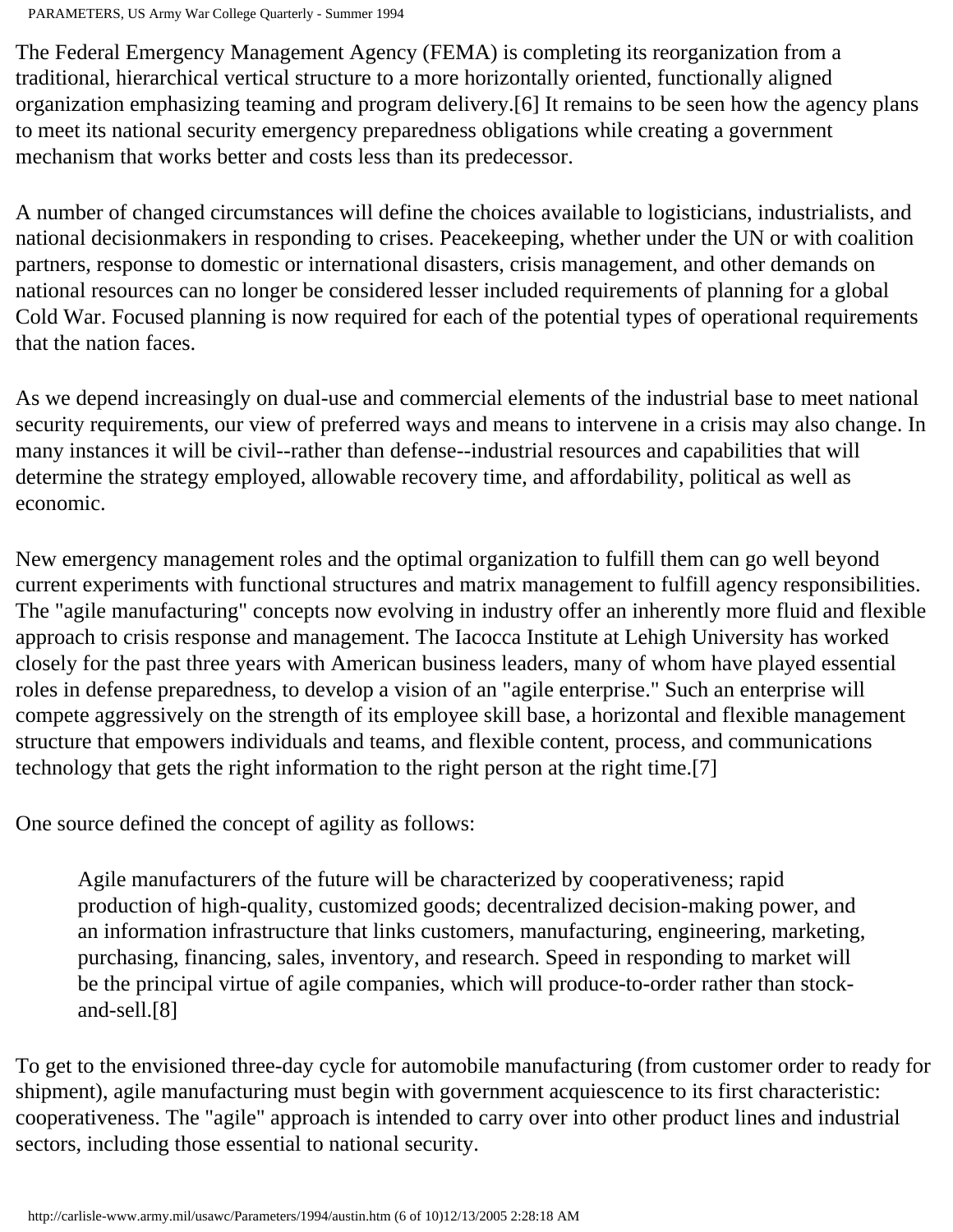We should consider how to apply the precepts of "agility" to bureaucratic structures to improve government coordination and responsiveness by drawing upon all available resources in a crisis. The concept emphasizes the key strength of agility, the ability to thrive in an environment of continuous and unanticipated change.

One breakout proposal for applying "agile" manufacturing functions to bureaucracies is through a "virtual organization." Such an entity would exist as a communications forum for managing ongoing, task-focused, customer-oriented temporary emergency response arrangements. Each civil resource agency as well as DOD would participate in the forum. This concept of teaming on resource issues would offer two advantages. First, it would build on the core competencies developed within FEMA and the other civil resource agencies during the Cold War. More important, the virtual organization would be independent of the structural framework and overhead associated with Cold War emergency planning processes and procedures. Many of those cumbersome organizational relationships and check-andbalance procedures were created for worthy bureaucratic purposes which have been long forgotten. The virtual organization concept can thus redefine the major components of national security emergency planning.

To manage national security emergency planning through a virtual organization, participants would concentrate on four functions which, while similar in name to more conventional processes in established bureaucratic structures, would differ significantly from them in concept and execution. The four functions are warning time, mobilization, response, and information management.

#### *Warning Time*

It would be one of the tasks of the virtual organization to monitor warning data, synthesizing it into information required to develop policy options in the four categories. The agile principle would maintain an information infrastructure that links customers, research, and all of the related intelligence activities in a forum through which any member of the virtual organization could contribute to policydevelopment and problem-solving processes. This modified concept of what we mean by warning would lead to defining "actionable warning" times appropriate to each of the four categories.

#### *Mobilization*

"Agile mobilization" discounts the value of overt mobilization measures used in the past, whether to signal national resolve, to help manage an emerging crisis, or to enhance the credibility of our deterrent posture. The agile environment suggests that "stealthy mobilization" may be required to mask operational constraints or resource shortfalls which could reveal our capacity to sustain current operations or to deal with a second major military contingency. New scenarios suggest instances when selective and tailored surge or mobilization efforts might send the wrong signal to potential allies, coalition partners, or adversaries. Awareness of resource vulnerabilities, shortfalls in critical end items, and the absence of compensating reserves or augmentation options could encourage competitors and adversaries to take calculated risks that would have been unthinkable during the Cold War. We may find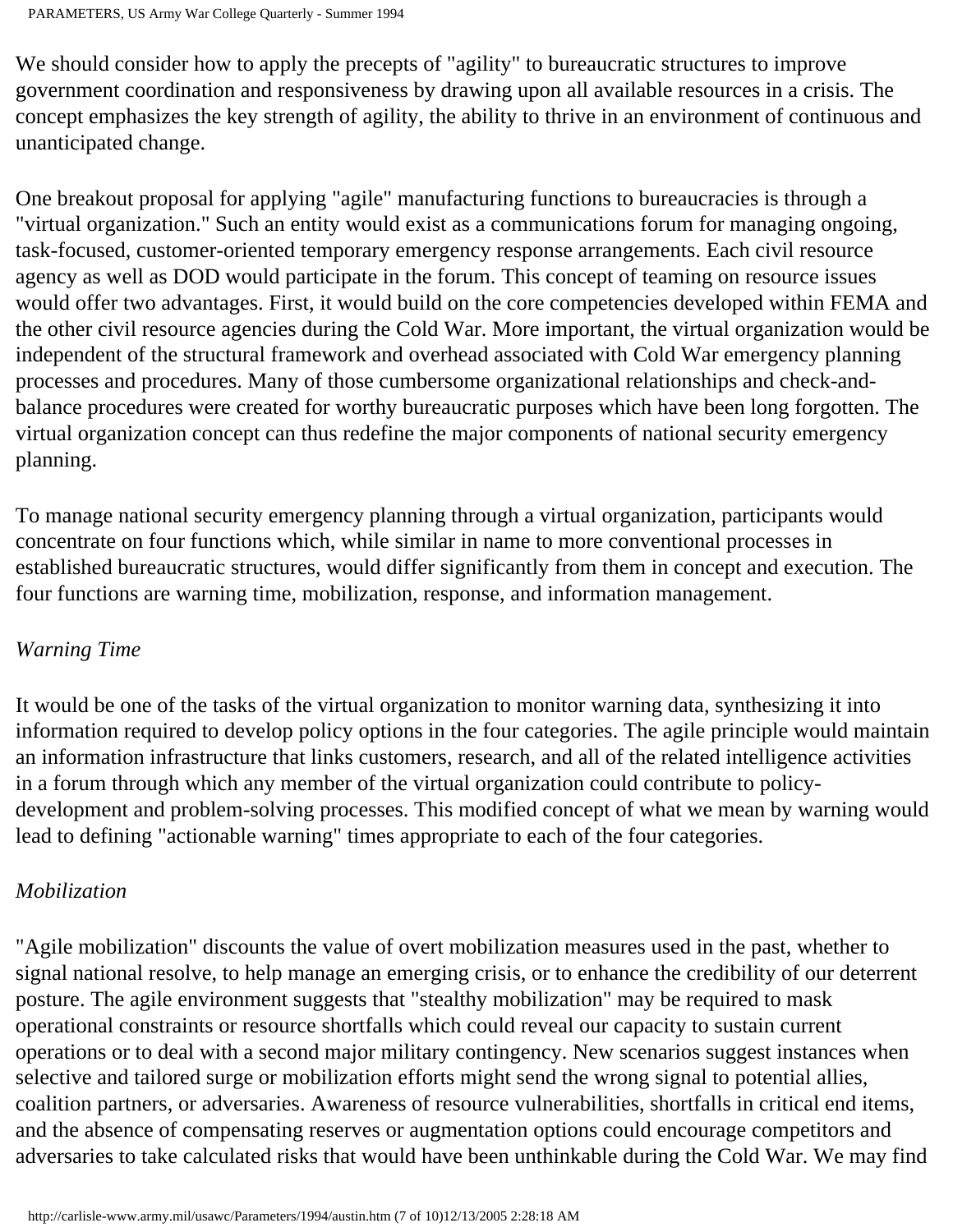that this potential need for covert industrial preparedness limits the extent to which we can exploit certain dual-use and commercial manufacturing options. It could also compound problems that we already have with getting access to data and to intellectual property rights.

#### *Response*

In "agile response," flexible mobilization response should replace graduated mobilization response to deal with the increasingly prevalent concern for short-notice operations. Short-notice deployments can become vulnerable because they require us to rapidly mass in a distant location the units and the supplies essential to decisive victory. Gradualism, politically safer and certainly less traumatic for the economy, may become a luxury that we cannot afford. Management of response time may now be more important than marshaling and husbanding the resources that could improve the odds of success or ensure operational sustainability. To take full advantage of all available resources, military and civilian leaders will have to adjust strategy, campaign planning, and perhaps even tactical decisions to keep safely within the limits imposed on resources by managed warning time, industrial mobilization, and limited response options.

#### *Information Management*

Information is the enabling technology for agile operations. Hence the prospect of "information wars" involving command, control, communications, and intelligence (C3I) creates a new dimension in any potentially hostile environment. The media's role in crisis management and the associated fragility of public opinion must be considered, not just for the broad issues, but also for the details of day-to-day operations. Unless constructively managed within our constitutional framework, national commitment and resolve in a crisis may prove to be an elusive asset. It would not be difficult to design a comprehensive gateway system within the emergency preparedness community on which the virtual organization would be based. Industry is already far out in front of government in many aspects of applying automation technology to solving problems. The Iacocca Institute's developments in agile manufacturing and data exchange systems, already operating within key industrial sectors, are helping us to learn how to use information in new ways.

## **Conclusion**

These concepts provide glimpses of powerful forces at work within the US technology and industrial base. The forces have helped to identify significant emergency preparedness deficiencies and to suggest doctrinal, analytical, and organizational remedies. To profit from change, and to ensure acceptable levels of national security, we need a perspective on national security emergency preparedness that acknowledges the inherent limitations of peacetime production. We need to assess repeatedly and accurately our present response capabilities, to discern trends, and to identify associated resource consequences for policymakers. We need an awareness of options shared with--and already being pursued by--government and industry. We need a more or less permanent process for examining national emergency preparedness to retain freedom of action with constrained military and civilian assets.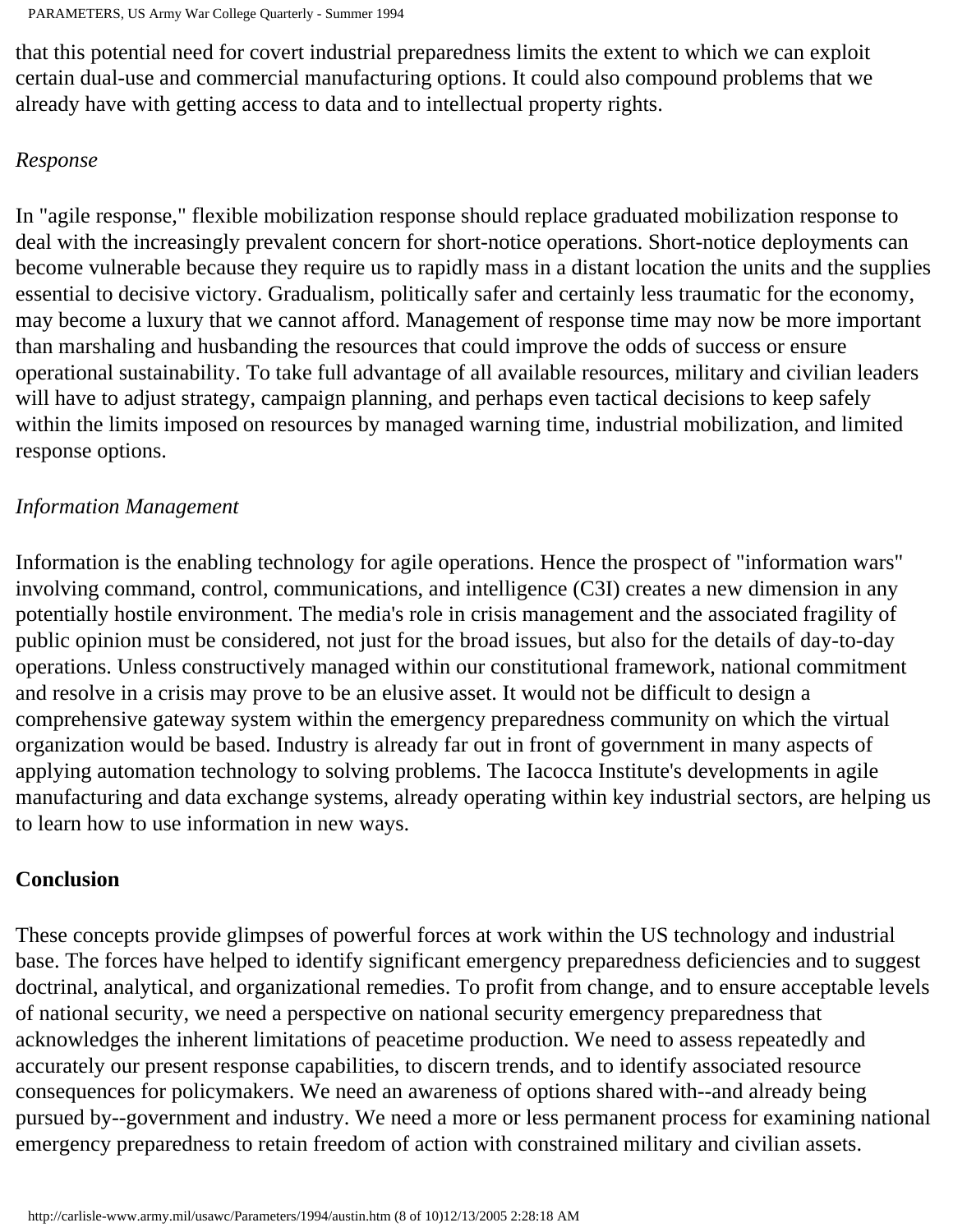Success with the four topics examined here--mobilization planning and the industrial base; the requirement to develop and assess resource preparedness options; the need to remain aware of how the defense technology industrial base is evolving, and the evolving role of the Federal Emergency Management Agency regarding industrial preparedness issues--will take us a long way toward meeting the challenges of managing civil and military emergency response requirements in the years ahead.

Time remains our greatest vulnerability and yet potentially our greatest strength in managing the US defense industrial base. As we become accustomed to living with change, integration of time considerations into management of defense industrial base resources will become the yardstick by which we measure the need for--and the adequacy and affordability of--our industrial preparedness.

# **NOTES**

The author acknowledges contributions to this article by John Brinkerhoff, Dr. James Thomason, Dr. Ivars Gutmanis, and Dr. James Blackwell.

1. John M. Collins, "Military Preparedness: Principles Compared with U.S. Practices," *Congressional Research Service Report for Congress*, 21 January 1994, pp. 27-30.

2. This work reflects a three-year IDA effort with FEMA to make military and civilian industrial analysis methods mutually supportive and to actively engage industry in the assessment process through a series of resource preparedness seminars. See James S. Thomason, "Designing and Assessing National Security Resource Preparedness Options for the Post-Cold War Era," *Institute for Defense Analyses Paper P-2847*, June 1993.

3. The sectors are defined by the Standard Industrial Codes (SICs) widely used by industry and the Department of Commerce which take advantage of the extensive data collected by the Census Bureau. The federal government spends hundreds of millions of dollars each year to collect this data which drives a wide range of assessments and forecasts. In several cases the critical sectors identified, such as aircraft, represent an aggregate of several SICs to capture the business activity of the broad industrial sectors and their critical sub-tiers. The IDA and FEMA models concentrate on the 400-plus sectors that are most important to defense industrial base planners. Dr. Thomason's work captures the most critical sectors as a consequence of anticipated DOD budget activity in response to projected military operations for specific major regional conflicts. Bridge tables or other tracking codes can be used to link the SICs to DOD budget activity.

4. As we learn to exploit fully dual-use industrial base capability and commercial products, industrial planning and business decisions will grow in importance. The inherent loss of control as we shift away from heavy reliance on government owned or controlled production facilities can be offset if we can still keep track of residual capability and production options. It will be essential to have fully compatible